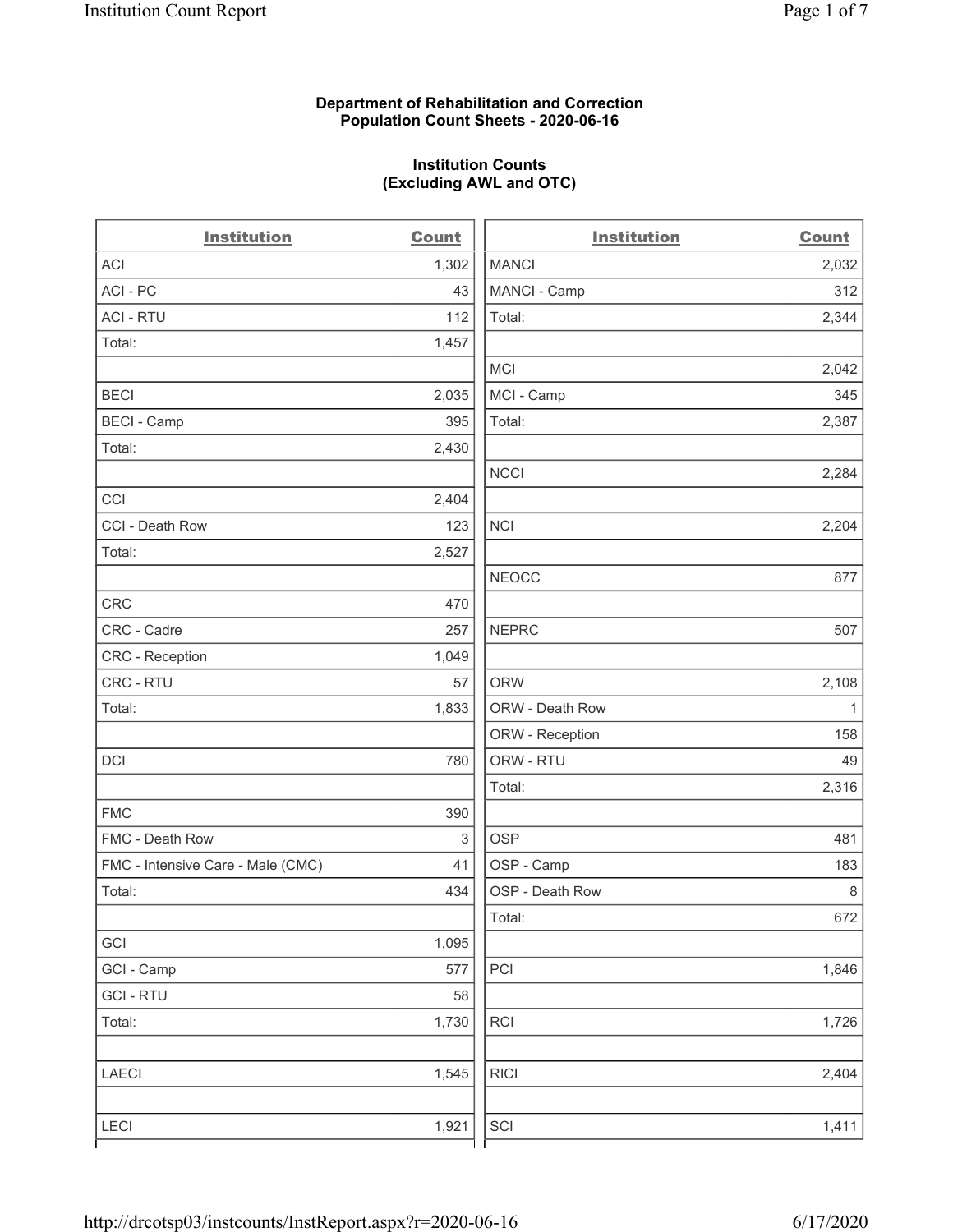| LECI - Camp              | 157   |                |                                    |  |
|--------------------------|-------|----------------|------------------------------------|--|
| Total:                   | 2,078 | <b>SOCF</b>    | 1,191                              |  |
|                          |       |                |                                    |  |
| LOCI                     | 2,159 | <b>TCI</b>     | 1,016                              |  |
|                          |       | TCI - Camp     | 333                                |  |
| LORCI                    | 296   | Total:         | 1,349                              |  |
| LORCI - Cadre            | 157   |                |                                    |  |
| <b>LORCI - Reception</b> | 1,078 | <b>TOCI</b>    | 759                                |  |
| Total:                   | 1,531 | TOCI - PC      | 145                                |  |
|                          |       | Total:         | 904                                |  |
| <b>MACI</b>              | 929   |                |                                    |  |
| MACI - Minimum           | 1,120 | <b>WCI</b>     | 1,234                              |  |
| Total:                   | 2,049 | <b>WCI-RTU</b> | 33                                 |  |
|                          |       | Total:         | 1,267                              |  |
|                          |       |                | 46,242<br><b>Total Population:</b> |  |

\* The Total Population includes 30 Offenders with Reason Codes 30 & 31. \*\* The Total Population includes 35 Offenders with Reason Code 0A.

### **Male Population by Security Level (Include AWL and Exclude OTC)**

| <b>Security Level</b>  |                   | <b>Body</b> | <b>AWL</b> | $(-OTC)$ | <b>Total</b> |
|------------------------|-------------------|-------------|------------|----------|--------------|
| <b>Total Level E</b>   |                   | 950         | 3          | 3        | 950          |
| Total Level 4          |                   | 1,544       | 5          | 5        | 1,544        |
| Total Level 3          |                   | 9,972       | 79         | 66       | 9,985        |
| Total Level 2          |                   | 15,845      | 94         | 63       | 15,876       |
| Total Level 1          |                   | 14,115      | 73         | 38       | 14,150       |
| <b>Total Death Row</b> |                   | 138         | 0          | $\Omega$ | 138          |
|                        | <b>Total Male</b> | 42,564      | 254        | 175      | 42,643       |

### **Female Population by Institution (Include AWL and Exclude OTC)**

| <b>Institution</b> | <b>Body</b> | <b>AWL</b>     | $(-OTC)$ | <b>Total</b> |
|--------------------|-------------|----------------|----------|--------------|
| <b>DCI</b>         | 779         |                | 3        | 779          |
| <b>FMC</b>         | 5           |                | 0        | 5            |
| <b>NEPRC</b>       | 507         | 5              | 2        | 510          |
| <b>ORW</b>         | 2,108       | 17             | 12       | 2,113        |
| ORW - Death Row    |             | 0              | 0        |              |
| ORW - Reception    | 158         | $\mathfrak{p}$ |          | 159          |
| ORW - RTU          | 49          | 0              | $\Omega$ | 49           |
|                    |             |                |          |              |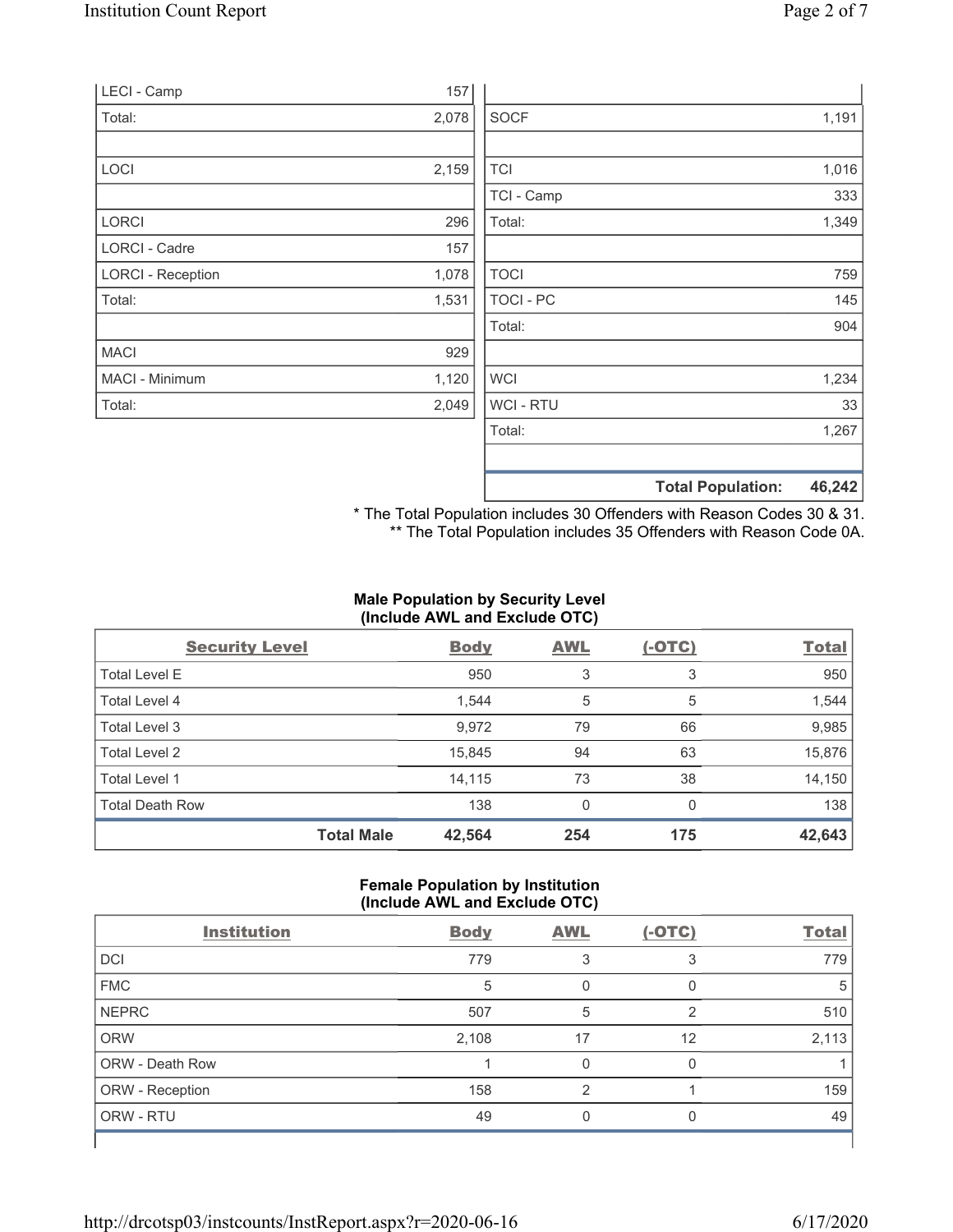| <b>Total Female</b>      | 3.607  |     | 18  | 3,616  |
|--------------------------|--------|-----|-----|--------|
|                          |        |     |     |        |
| <b>Total Population:</b> | 46.171 | 281 | 193 | 46,259 |

# **Male Population by Institution: Security Level 5 and E (Include AWL and Exclude OTC)**

| <b>Institution</b> | <b>Body</b>                 | <b>AWL</b>          | $(-OTC)$         | <b>Total</b>     |
|--------------------|-----------------------------|---------------------|------------------|------------------|
| ACI                | 1                           | 0                   | 0                |                  |
| ${\sf CRC}$        | 1                           | $\mathsf{O}\xspace$ | 0                | 1                |
| CRC - RTU          | $\overline{4}$              | 0                   | 0                | $\overline{4}$   |
| ${\sf FMC}$        | 1                           | 0                   | $\boldsymbol{0}$ | 1                |
| LECI               | 9                           | $\mathbf 0$         | $\mathbf 0$      | $\boldsymbol{9}$ |
| <b>MACI</b>        | 11                          | $\mathbf{1}$        | 1                | 11               |
| <b>MANCI</b>       | 8                           | $\mathbf 0$         | $\mathbf 0$      | $\,8\,$          |
| <b>NEOCC</b>       | 18                          | $\mathbf 0$         | $\mathbf 0$      | 18               |
| OSP                | 272                         | $\mathbf{1}$        | 1                | 272              |
| RCI                | 1                           | $\boldsymbol{0}$    | $\mathbf 0$      |                  |
| <b>SOCF</b>        | 470                         | 1                   | 1                | 470              |
| <b>TCI</b>         | $10$                        | $\mathbf 0$         | 0                | $10$             |
| <b>TOCI</b>        | 130                         | $\mathbf 0$         | 0                | 130              |
| TOCI - PC          | 1                           | $\boldsymbol{0}$    | 0                | $\mathbf{1}$     |
| <b>WCI</b>         | $\,8\,$                     | $\mathsf{O}\xspace$ | 0                | $\,8\,$          |
| WCI-RTU            | 5                           | $\boldsymbol{0}$    | 0                | 5                |
|                    | <b>Total Level 5</b><br>950 | 3                   | 3                | 950              |

### **Male Population by Institution: Security Level 4 (Include AWL and Exclude OTC)**

| <b>Institution</b>                | <b>Body</b>    | <b>AWL</b> | $(-OTC)$     | <b>Total</b> |
|-----------------------------------|----------------|------------|--------------|--------------|
| <b>ACI</b>                        | 5              | $\Omega$   | $\Omega$     | 5            |
| CRC                               | 6              | 0          | 0            | 6            |
| <b>CRC - RTU</b>                  | 11             | 0          | $\mathbf 0$  | 11           |
| <b>FMC</b>                        | 2              | $\Omega$   | $\Omega$     | 2            |
| FMC - Intensive Care - Male (CMC) | 2              | $\Omega$   | $\Omega$     | 2            |
| LOCI                              | $\mathbf{0}$   | 2          | 2            | 0            |
| <b>LORCI</b>                      | $\overline{2}$ | $\Omega$   | $\mathbf{0}$ | 2            |
| <b>LORCI - Reception</b>          |                | $\Omega$   | $\Omega$     |              |
| <b>MACI</b>                       | 17             | $\Omega$   | $\Omega$     | 17           |
| <b>OSP</b>                        | 177            | 0          | $\Omega$     | 177          |
| <b>SOCF</b>                       | 695            | 3          | 3            | 695          |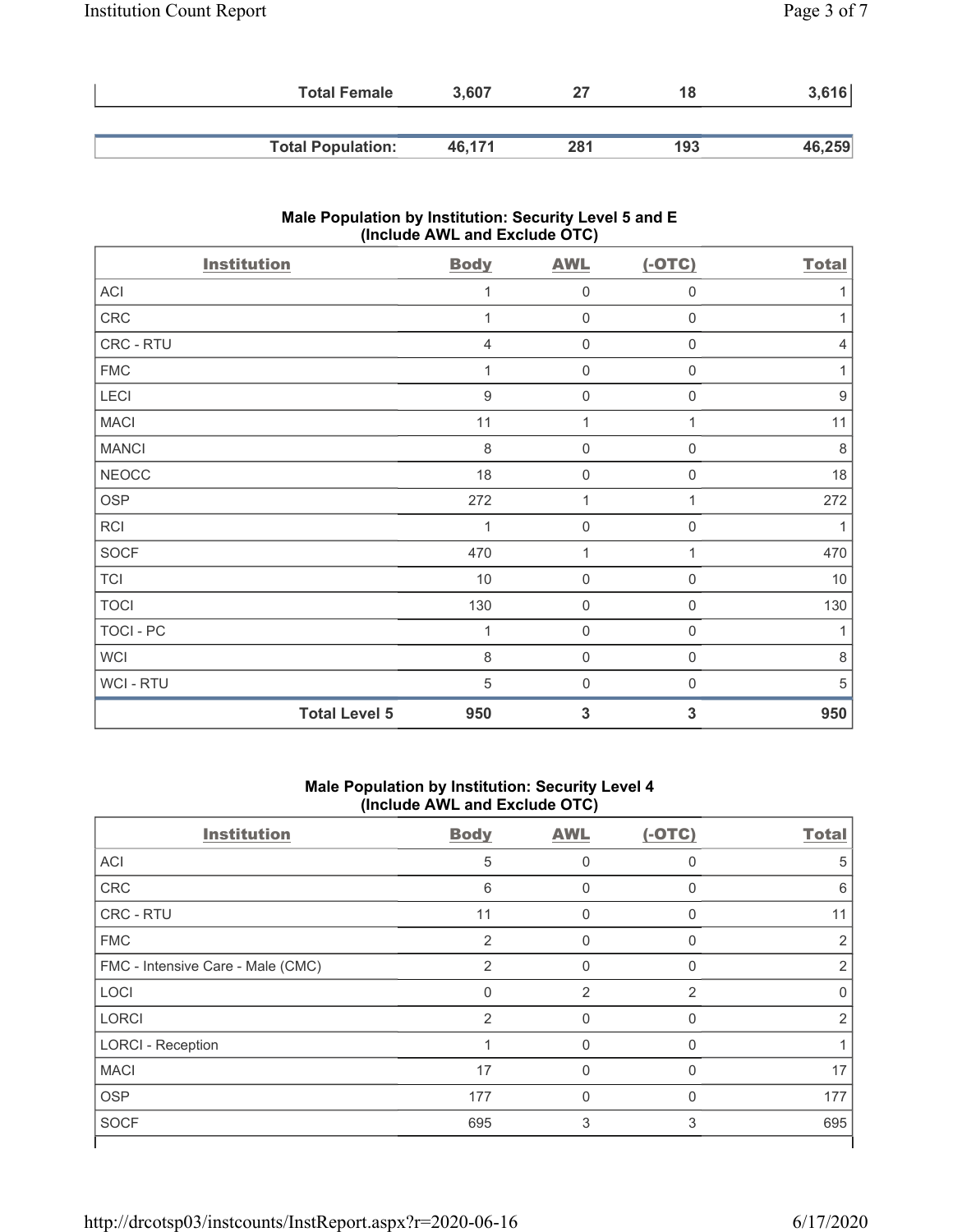| <b>TOCI</b>    |                      | 607   |  | 607   |
|----------------|----------------------|-------|--|-------|
| TOCI - PC      |                      | 13    |  | 13    |
| <b>WCI</b>     |                      |       |  |       |
| <b>WCI-RTU</b> |                      |       |  |       |
|                | <b>Total Level 4</b> | 1,544 |  | 1,544 |

### **Male Population by Institution: Security Level 3 (Include AWL and Exclude OTC)**

| <b>Institution</b>                | <b>Body</b>    | <b>AWL</b>          | $(-OTC)$                  | <b>Total</b>   |
|-----------------------------------|----------------|---------------------|---------------------------|----------------|
| <b>ACI</b>                        | 20             | $\mathsf 0$         | $\mathsf 0$               | 20             |
| ACI-PC                            | $\overline{7}$ | $\mathsf{O}\xspace$ | $\mathbf 0$               | $\overline{7}$ |
| <b>BECI</b>                       | $\overline{4}$ | $\mathsf 0$         | $\mathbf 0$               | 4              |
| CCI                               | $\sqrt{5}$     | $\mathsf 0$         | $\mathbf 0$               | $\mathbf 5$    |
| CRC                               | 236            | $\,8\,$             | 8                         | 236            |
| CRC - Cadre                       | 14             | $\mathsf 0$         | $\mathsf{O}\xspace$       | 14             |
| CRC - Reception                   | 525            | $\overline{7}$      | $\,6\,$                   | 526            |
| CRC - RTU                         | 38             | $\mathsf 0$         | $\mathbf 0$               | 38             |
| <b>FMC</b>                        | $\,8\,$        | $\mathsf{O}\xspace$ | $\mathsf 0$               | $\,8\,$        |
| FMC - Intensive Care - Male (CMC) | $\,$ 3 $\,$    | $\mathsf 0$         | $\mathsf{O}\xspace$       | $\sqrt{3}$     |
| GCI                               | $\overline{4}$ | $\mathsf{O}\xspace$ | $\mathsf{O}\xspace$       | $\sqrt{4}$     |
| <b>GCI-RTU</b>                    | 1              | $\mathsf{O}\xspace$ | $\mathsf{O}\xspace$       | $\mathbf{1}$   |
| LAECI                             | 13             | $\mathbf{1}$        | $\mathbf 1$               | 13             |
| LECI                              | 1,506          | $\overline{4}$      | $\ensuremath{\mathsf{3}}$ | 1,507          |
| LOCI                              | 5              | $\mathbf 0$         | $\mathsf{O}\xspace$       | $\mathbf 5$    |
| LORCI                             | 111            | 28                  | 26                        | 113            |
| LORCI - Cadre                     | 18             | $\mathsf 0$         | $\mathbf 0$               | 18             |
| <b>LORCI - Reception</b>          | 147            | $\sqrt{2}$          | $\mathbf{1}$              | 148            |
| <b>MACI</b>                       | 807            | $\mathbf{1}$        | $\mathbf{1}$              | 807            |
| <b>MANCI</b>                      | 1,868          | $\overline{7}$      | $\,6\,$                   | 1,869          |
| MCI                               | 21             | $\mathsf{O}\xspace$ | $\mathsf{O}\xspace$       | 21             |
| <b>NCCI</b>                       | 43             | $\mathsf{O}\xspace$ | $\mathbf 0$               | 43             |
| <b>NCI</b>                        | 10             | $\mathsf 0$         | $\mathsf{O}\xspace$       | 10             |
| <b>NEOCC</b>                      | 786            | $\sqrt{4}$          | $\mathbf{1}$              | 789            |
| PCI                               | 51             | $\mathbf 0$         | $\mathsf{O}\xspace$       | 51             |
| $\sf RCI$                         | 1,487          | 5                   | 5                         | 1,487          |
| <b>RICI</b>                       | 29             | $\mathsf{O}\xspace$ | $\mathsf{O}\xspace$       | 29             |
| SCI                               | 37             | $\mathsf{O}\xspace$ | $\mathsf{O}\xspace$       | 37             |
| SOCF                              | 26             | $\mathbf 0$         | $\mathsf{O}\xspace$       | $26\,$         |
| <b>TCI</b>                        | 883            | $\,$ 5 $\,$         | $\mathfrak{S}$            | 885            |
| TCI - Camp                        | $\mathbf{1}$   | $\mathsf{O}\xspace$ | $\mathsf{O}\xspace$       | $\mathbf{1}$   |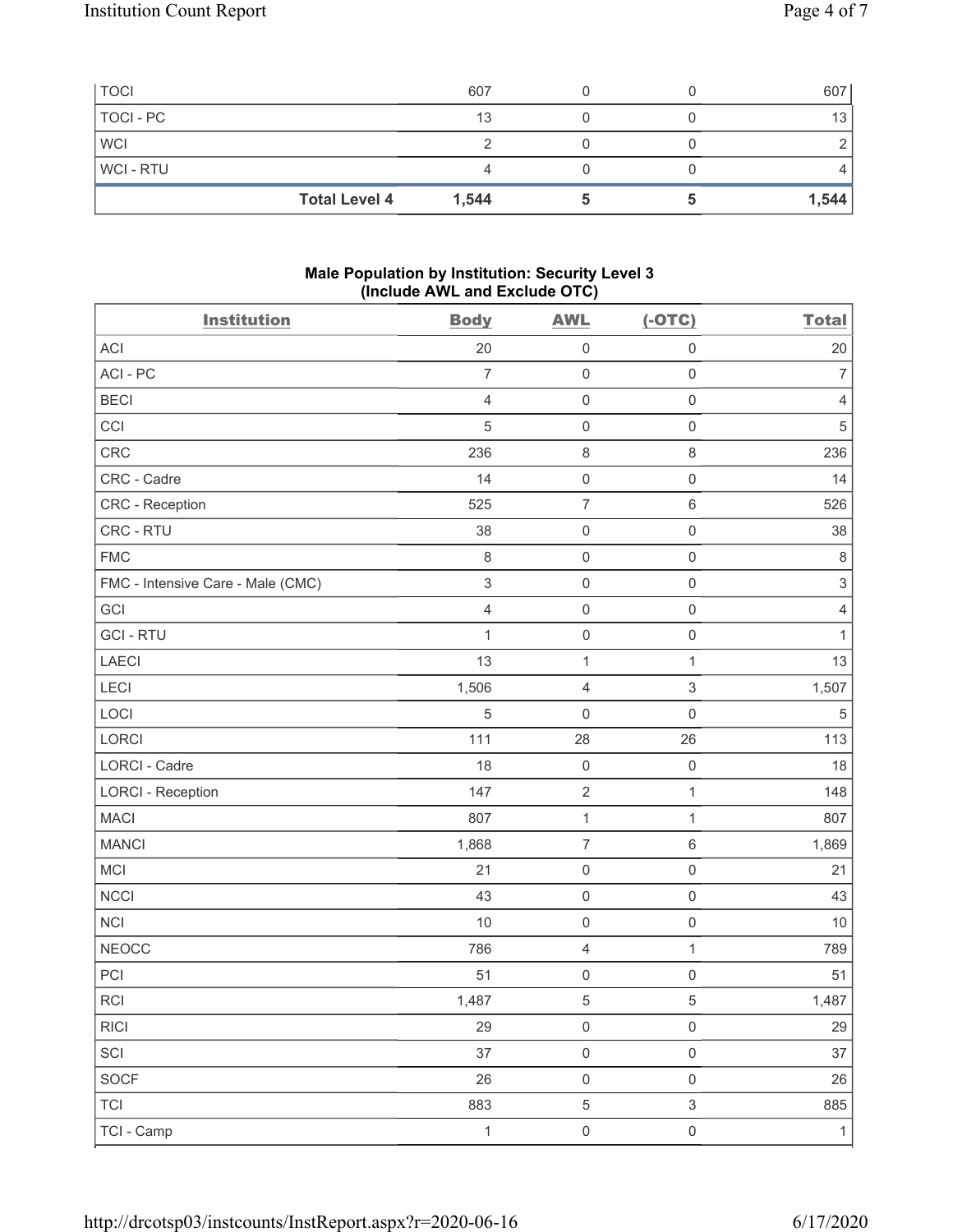| <b>Total Level 3</b> | 9,972 | 79 | 66 | 9,985 |
|----------------------|-------|----|----|-------|
| WCI-RTU              | 20    |    |    | 20    |
| <b>WCI</b>           | 1,146 |    |    | 1,148 |
| TOCI - PC            | 77    |    |    |       |
| <b>TOCI</b>          | 15    |    |    | 15    |

### **Male Population by Institution: Security Level 2 (Include AWL and Exclude OTC)**

| <b>Institution</b>                | <b>Body</b>    | <b>AWL</b>          | $(-OTC)$            | <b>Total</b> |
|-----------------------------------|----------------|---------------------|---------------------|--------------|
| <b>ACI</b>                        | 712            | $\mathbf{1}$        | 1                   | 712          |
| ACI-PC                            | 25             | $\mathsf{O}\xspace$ | $\mathbf 0$         | 25           |
| <b>ACI - RTU</b>                  | 91             | $\mathsf{O}\xspace$ | $\mathsf{O}\xspace$ | 91           |
| <b>BECI</b>                       | 1,367          | $\boldsymbol{9}$    | $\overline{7}$      | 1,369        |
| CCI                               | 1,816          | 10                  | $\overline{7}$      | 1,819        |
| CRC                               | 120            | $\mathbf 5$         | $\overline{4}$      | 121          |
| CRC - Cadre                       | 236            | $\mathbf 0$         | $\mathbf 0$         | 236          |
| CRC - Reception                   | 247            | $\overline{4}$      | $\mathfrak{S}$      | 248          |
| CRC - RTU                         | $\overline{4}$ | $\mathsf{O}\xspace$ | $\mathsf{O}\xspace$ | 4            |
| CRC - Youth                       | $\mathbf 0$    | $\mathbf{1}$        | $\mathbf{1}$        | $\,0\,$      |
| <b>DCI</b>                        | 1              | $\mathsf{O}\xspace$ | $\mathsf{O}\xspace$ | $\mathbf{1}$ |
| <b>FMC</b>                        | 12             | $\sqrt{4}$          | $\mathsf{O}\xspace$ | 16           |
| FMC - Intensive Care - Male (CMC) | 10             | $\mathsf{O}\xspace$ | $\mathsf{O}\xspace$ | 10           |
| GCI                               | 458            | $\mathsf{O}\xspace$ | 0                   | 458          |
| <b>GCI-RTU</b>                    | 46             | $\mathsf{O}\xspace$ | $\mathsf{O}\xspace$ | 46           |
| LAECI                             | 990            | $\,6\,$             | 6                   | 990          |
| LECI                              | 395            | $\mathbf{1}$        | $\mathsf 0$         | 396          |
| LOCI                              | 1,267          | $\,6\,$             | $\overline{4}$      | 1,269        |
| LORCI                             | 117            | $\mathbf 1$         | 1                   | 117          |
| <b>LORCI - Cadre</b>              | 131            | $\mathsf{O}\xspace$ | $\mathsf{O}\xspace$ | 131          |
| <b>LORCI - Reception</b>          | 395            | $\mathsf{O}\xspace$ | $\mathsf{O}\xspace$ | 395          |
| <b>MACI</b>                       | 94             | $\sqrt{2}$          | $\overline{2}$      | 94           |
| <b>MANCI</b>                      | 128            | $\mathbf{1}$        | $\mathbf{1}$        | 128          |
| <b>MCI</b>                        | 1,502          | $\,6\,$             | $\sqrt{2}$          | 1,506        |
| MCI - Camp                        | 1              | $\mathbf 0$         | $\mathbf 0$         | $\mathbf{1}$ |
| $\sf NCCI$                        | 997            | $\,$ 5 $\,$         | $\overline{4}$      | 998          |
| <b>NCI</b>                        | 1,222          | $\,6\,$             | 5                   | 1,223        |
| <b>NEOCC</b>                      | 73             | $\mathsf{O}\xspace$ | $\mathsf{O}\xspace$ | $73\,$       |
| PCI                               | 778            | $\,$ 5 $\,$         | $\mathbf{1}$        | 782          |
| <b>RCI</b>                        | 238            | $\sqrt{2}$          | $\mathbf{1}$        | 239          |
| <b>RICI</b>                       | 1,228          | $\boldsymbol{7}$    | $\,6$               | 1,229        |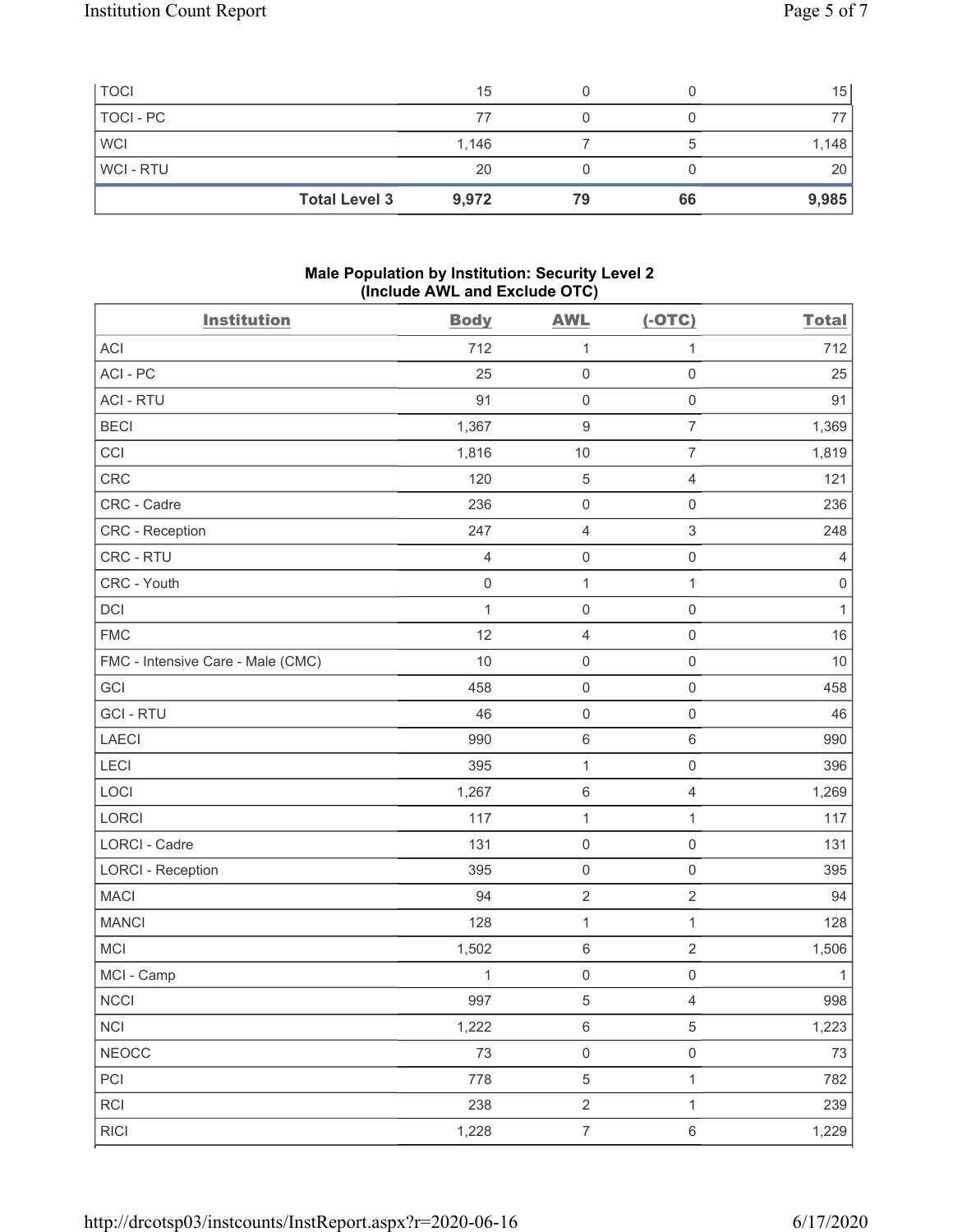| SCI                  | 948    | 10 |    | 951    |
|----------------------|--------|----|----|--------|
| <b>TCI</b>           | 59     |    |    | 60     |
| <b>TOCI</b>          | 6      |    |    |        |
| TOCI - PC            | 53     |    |    | 53     |
| <b>WCI</b>           | 78     |    |    | 78     |
| <b>Total Level 2</b> | 15,845 | 94 | 63 | 15,876 |

#### **Male Population by Institution: Security Level 1 (Include AWL and Exclude OTC)**

|                                   |                | ,                   |                     |                |
|-----------------------------------|----------------|---------------------|---------------------|----------------|
| <b>Institution</b>                | <b>Body</b>    | <b>AWL</b>          | $(-OTC)$            | <b>Total</b>   |
| <b>ACI</b>                        | 564            | 0                   | $\mathsf 0$         | 564            |
| ACI-PC                            | 11             | $\mathsf{O}\xspace$ | $\mathsf{O}\xspace$ | 11             |
| <b>ACI - RTU</b>                  | 21             | $\mathsf 0$         | $\mathsf{O}\xspace$ | 21             |
| <b>BECI</b>                       | 663            | $\overline{7}$      | $\overline{4}$      | 666            |
| <b>BECI - Camp</b>                | 394            | $\mathsf{O}\xspace$ | $\mathsf{O}\xspace$ | 394            |
| CCI                               | 582            | $\overline{4}$      | $\overline{2}$      | 584            |
| CRC                               | 46             | $\mathsf{O}\xspace$ | $\mathsf{O}\xspace$ | 46             |
| CRC - Cadre                       | $\overline{7}$ | $\mathsf 0$         | $\,0\,$             | $\overline{7}$ |
| CRC - Reception                   | 273            | $\overline{7}$      | $\overline{7}$      | 273            |
| <b>FMC</b>                        | 362            | $\sqrt{2}$          | $\mathsf{O}\xspace$ | 364            |
| FMC - Intensive Care - Male (CMC) | 26             | $\mathsf{O}\xspace$ | $\mathsf{O}\xspace$ | 26             |
| GCI                               | 633            | $\sqrt{2}$          | $\overline{2}$      | 633            |
| GCI - Camp                        | 577            | $\mathsf 0$         | $\mathsf{O}\xspace$ | 577            |
| <b>GCI-RTU</b>                    | 11             | $\mathsf{O}\xspace$ | $\mathsf{O}\xspace$ | 11             |
| <b>LAECI</b>                      | 542            | $\overline{7}$      | 5                   | 544            |
| LECI                              | 10             | $\mathsf{O}\xspace$ | $\mathsf 0$         | $10$           |
| LECI - Camp                       | 157            | $\mathsf{O}\xspace$ | $\mathsf{O}\xspace$ | 157            |
| LOCI                              | 887            | $\overline{4}$      | $\mathbf{1}$        | 890            |
| LORCI                             | 66             | $\sqrt{2}$          | $\sqrt{2}$          | 66             |
| <b>LORCI - Cadre</b>              | 8              | $\mathsf{O}\xspace$ | $\mathsf{O}\xspace$ | $\,8\,$        |
| <b>LORCI - Reception</b>          | 535            | $\mathsf{O}\xspace$ | $\mathsf 0$         | 535            |
| MACI - Minimum                    | 1,120          | $\mathbf 5$         | $\,$ 5 $\,$         | 1,120          |
| <b>MANCI</b>                      | 28             | $\mathbf{1}$        | $\mathbf{1}$        | 28             |
| MANCI - Camp                      | 312            | $\mathsf{O}\xspace$ | $\mathsf 0$         | 312            |
| MCI                               | 519            | $\,6\,$             | $\sqrt{2}$          | 523            |
| MCI - Camp                        | 344            | 0                   | 0                   | 344            |
| <b>NCCI</b>                       | 1,243          | $\boldsymbol{9}$    | $\mathsf{O}\xspace$ | 1,252          |
| <b>NCI</b>                        | 971            | $\mathsf 3$         | $\mathsf{O}\xspace$ | 974            |
| <b>OSP</b>                        | 32             | $\mathsf 0$         | $\mathsf{O}\xspace$ | 32             |
| OSP - Camp                        | 183            | $\mathsf{O}\xspace$ | $\mathsf{O}\xspace$ | 183            |